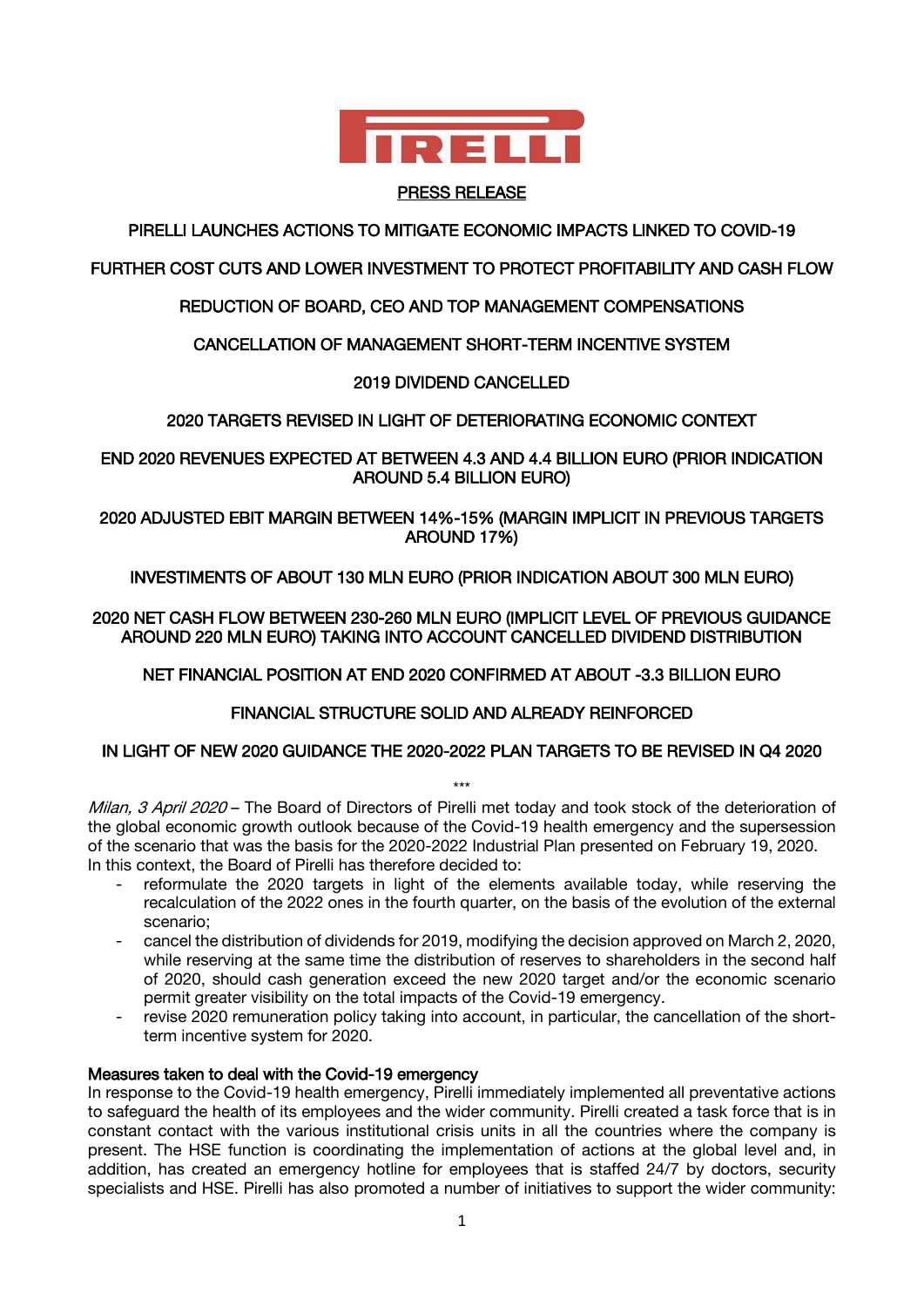in Italy with donations together with the Lombardy Regional Government for Milan's Sacco Hospital to provide medical devices; in China from a donation to the 'Coronavirus Relief Efforts' to the sending of healthcare equipment. There was a contribution to research against the Coronavirus drawn from the Pirelli Calendar project, following the cancellation of the 2021 edition. Pirelli is constantly in contact with all its stakeholders (including suppliers, clients and the distribution network) with the aim of limiting the impact of the crisis and to better plan the recovery.

## New 2020 market scenario and actions taken

The Covid emergency will impact the global economy with a general fall in production and consumption. In light of the elements available today and based on a prudent scenario, Pirelli now expects a fall of 2020 GDP at the global level of about -2.8% (+2.7% the outlook foreseen in the Industrial Plan presented on February 19). In this scenario, the expectations for the overall car tyre market are for a decline of approximately -19% with:

- -21% in the Original Equipment channel (prior estimate -2.4%) as a result of the global fall in the production of new vehicles;
- -18% in the Replacement channel (prior estimate +0.5%), taking also into account the measures restricting circulation adopted by various countries.

The expectations for the Car New Premium segment (Car tyres ≥18'') are for a decline of -14% (prior indication +6%), more contained than the expected fall of -20% (prior indication around -2%) for the Standard segment (Car tyres ≤17'').

To deal with this new scenario, Pirelli has implemented a series of actions aimed at protecting profitability and cash generation. In particular:

- temporary reduction of production levels: factory activity, which was slowed from the beginning of the emergency, has been temporarily suspended, beginning from March 20, in all production facilities (with the exception of China) with the adoption of social safety nets. In China, following the suspension of activities for about a month in two factories, activity is gradually returning to normal;
- launch of additional cost containment actions (reduction of discretionary costs, revision of marketing and communication activities, renegotiation of contracts with suppliers, prioritizing investments in R&D and efficiencies in the distribution channel). These actions are in addition to the competitiveness program already called for in the context of the industrial plan;
- revised investment plans for the current year in line with the new market outlook;
- launched actions for the optimal management of working capital (e.g. reducing of inventory levels);
- reduced compensation of top management and cancelled short-term incentive plan for 2020;
- cancelled 2019 dividend payment;
- reinforcement of the financial structure through refinancing actions already implemented in the first quarter of the year.

## Updated 2020 guidance

Based on the new economic context and taking into account the actions implemented, Pirelli estimates for 2020:

- Revenues of between 4.3 and 4.4 billion euro (prior indication around 5.4 billion), with total volumes falling by between -18% and -20% (prior indication between 0% and +1%). In the High Value segment the expected decline is -14% (prior indication + 8%) with a performance of Car New Premium of about -11.5% (-14% fall expected for New Premium market) and a fall of around -26% in the Standard segment (previous indication -6%);
- Adjusted Ebit Margin of between 14% and 15% (around 17% margin implicit in the targets presented on February 19) thanks to above mentioned cost containment actions and a more favourable scenario for raw materials and energy costs;
- Investments of around 130 million euro (prior indication about 300 million euro) mainly for plant management and improvement of mix and quality;
- Net Financial Position confirmed at around -3.3 billion euro with net cash generation of approximately 230-260 million euro (the corresponding implicit level in the previous guidance about 220 million euro), assuming the cancelled distribution of dividends.